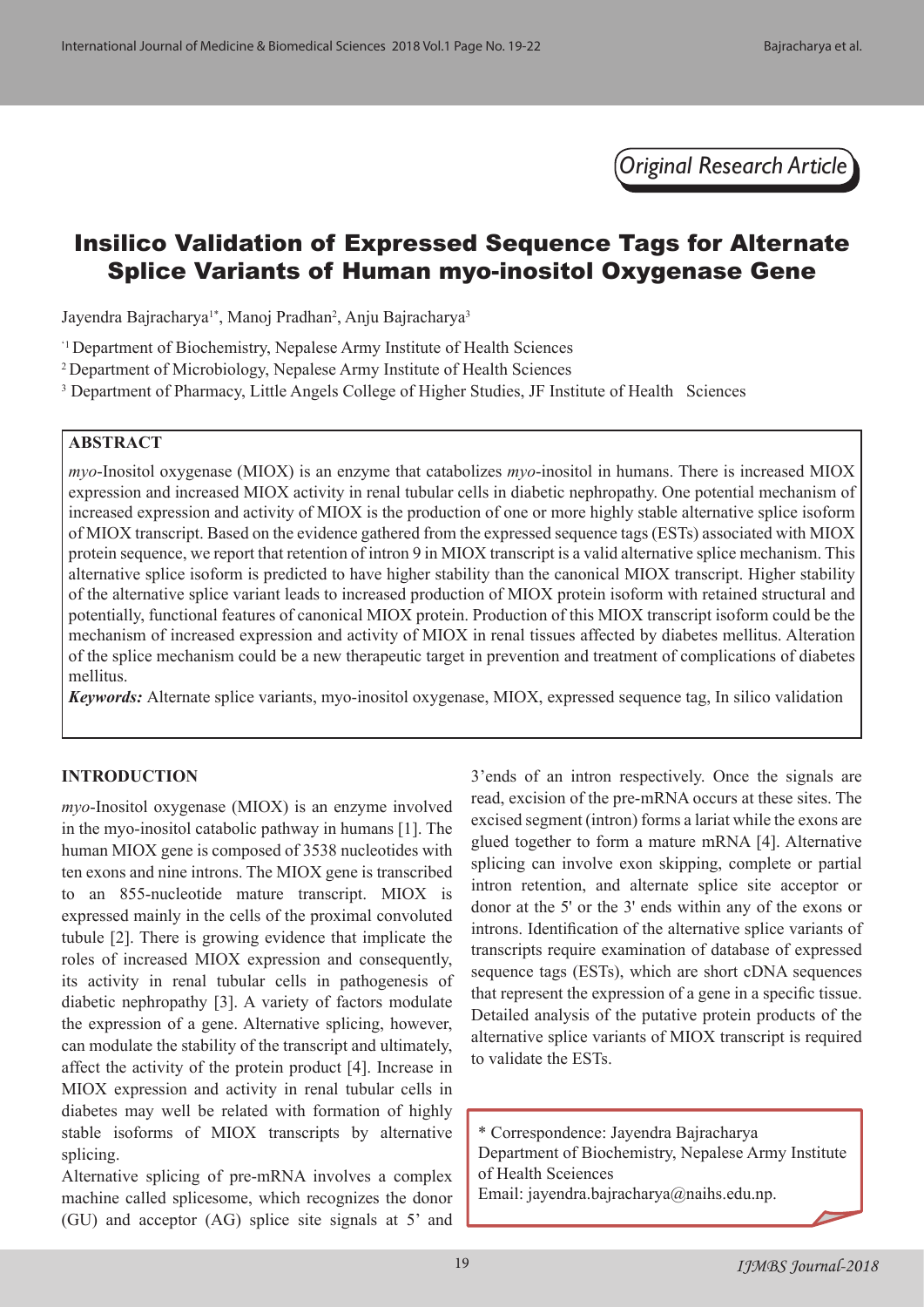#### Bajracharya et al.

# **METHODOLOGY**

The MIOX protein was used as a query sequence for TBLASTN [5] search of ESTs in the database of expressed sequence tag [6] (dbEST) archived in EST divisions of GenBank - the genetic sequence database of National Institute of Health (NIH), European Molecular Biology Laboratory (EMBL), and DNA Data Bank of Japan (DDBJ). The search was carried out on July 16, 2016 at 12:11 AM NST .

Once the ESTs were retrieved, local alignment tools such as CLUSTAL W [7] and Spidey [8] were used to align each of the EST with MIOX gene and its mature transcript for locating the exons, introns, untranslated regions and splice site signals on the ESTs.

Once the alternative splicing events were identified, virtual mRNAs were constructed insilico by incorporating the alternate splice event to the MIOX canonical transcript. The stability of the major alternate splice variant was examined by a proGram called RNAfold [9]. The secondary structures and the free energies of these variants were also compared to that of MIOX canonical transcript.

These alternate splice variants were translated by using various translation proGrams such as Transeq and Translator. The predicted protein products were then aligned with the canonical MIOX protein using CLUSTALW. PredictProtein [10] and Swiss Model [11] were used to examine the structure of the predicted protein products.

# **RESULT**

The TBLASTN search carried out using MIOX protein sequence as a query against dbEST returned 96 hits. Upon careful examination of the 94 hits, there were 75 independent ESTs. Some ESTs were probably repeated in the hits due to alignment of those ESTs with multiple parts of the MIOX protein. Out of the 75 independent ESTs, 53 ESTs were found to have either normal splicing or truncated parts of the mature canonical transcript of MIOX. Twenty-two ESTs showed some form of alternative splice events, which is summarized in Table 1. Of the different alternative splice events, near complete retention of intron 9 was evident in five independent ESTs. Other splice events were observed in fewer ESTs. Intron 9 is 103 nucleotides in length. As there are five independent ESTs, near complete or possibly, complete retention of intron 9 is more likely to be a plausible alternative splice event for MIOX gene. The lengths, sources, and percent identities of the ESTs with intron 9 of MIOX gene are shown in Table 2. Based on the higher percent identity with intron 9 of MIOX gene, it can be concluded that retention of intron 9 is a highly likely alternative splice event for MIOX gene.

Table 1. Alternative splice events observed in ESTs of **MIOX** 

|                                        | <b>Accession number</b> |
|----------------------------------------|-------------------------|
| <b>Alternative splice events</b>       | of                      |
|                                        | <b>ESTs</b>             |
| Near complete retention of<br>intron 9 | AI493089                |
|                                        | AI632704                |
|                                        | AI650911                |
|                                        | AI820659                |
|                                        | AW188505                |
| Near complete retentions of            |                         |
| intron                                 | AI792051                |
| 7 and intron 8                         |                         |
| Near complete retention of             | AW243258                |
| intron 8                               |                         |
| Partial retention of intron 1 at       | CB956269                |
| $5'$ end                               |                         |
| Partial retention of intron 5          | DA621131                |
| at 3' end                              |                         |
| Partial retention of intron 9 at       | AW300006                |
| $3'$ end                               | <b>BE463728</b>         |
| Skipping of exon 3                     | BG431276                |
|                                        | BI850744                |
| Alternate splice acceptor at           | BI517843                |
| 3' end of exon 6                       | <b>BI518138</b>         |
| Alternate splice acceptor at           | AI434607                |
| 3' end of exon 9                       | BF590438                |
| Alternate splice donor at              | A1580367                |

It is evident that the ESTs did not perfectly align with intron 9 sequence throughout its length as shown in Figure 1. This is much more likely due to sequencing error of the transcripts. The presence of very few alternative splice site signals within intron 9 possibly means that the alternative splice variant of MIOX gene most likely would contain the complete sequence intron 9.

| CCCTGGGTGCGGGAGTTCAAGTACGCCCCGCTACCCGCCGAGGGGTGTTG |
|----------------------------------------------------|
| CCCTGGGTGCGGGAGTTCAAGTACGCCCCGCTACCCNCCGAGGGGTGTTG |
| CCCTGGGTGCGGGAGTTCAAGTACGC-CCGCTACCCCCCCAAGGGTGTTG |
| CCCTGGGTGCGGGAGTTCAAGTACGCCCCGCTACCCGCCGAGGGGTGTTG |
| CCTTGGGTGCGGGAGTTCAAGTACGCCCCCCTACCCGCCGAGGGGTGTTG |
| --------------GTACGCCCCGCTACCCGCGAGGGGTGTTG        |
| ****** ********* ** * ********                     |
|                                                    |
| TGGGAGTGAAAAAGGGGGTTGGGTGGGGGCCTGGGGGTTT--CACGGGG  |
| TGGGAGTGAAAAAAGGGGTTGGGTGGGGGCCTGGGGGTTTTTCACG-GG  |
| TGGGAGTGAAAAAAGGGGTTGGGTGGGGGC-TGGGGGTTT--CACNGGG  |
| TGGGAGTGAAAG-GGGGGTTGGGTGGGGGCCTGGGGGTTTCTCACG-GG  |
| TGGGAGTAAAAGAGGGGGTTGGGTGGGGGGCCTGGGGGTTCTTCACG-GG |
| TGGGAGTGAAAGAGGGGGTTGGGTGGGGGCCTGGGGGTTCTTCACG-GG  |
| ******* ***<br>***************** ********<br>t t   |
|                                                    |

Figure 1: Multiple sequence alignment of the ESTs with near complete retention of intron 9 of MIOX gene as aligned with the intron 9 sequence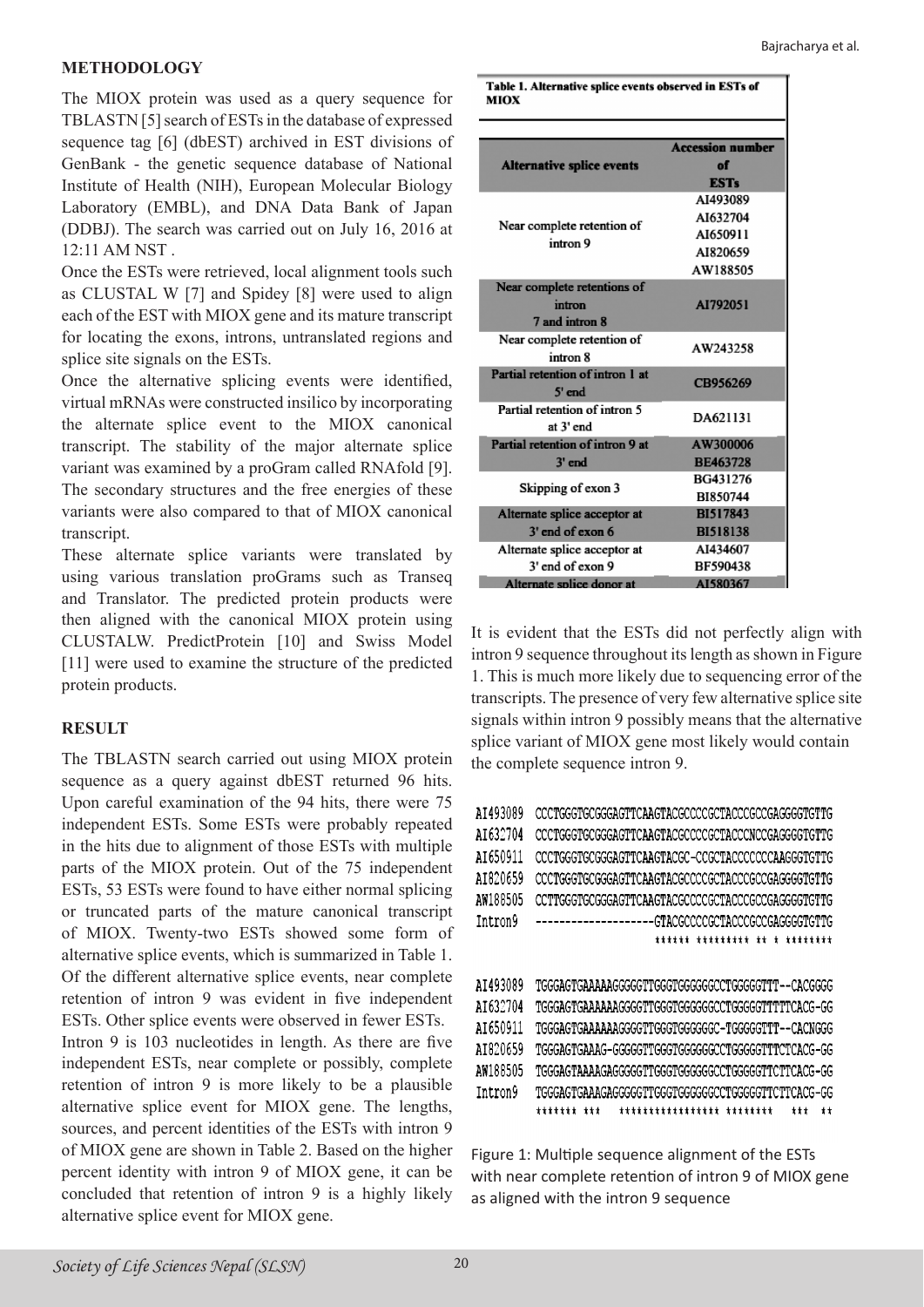Moreover, the secondary structure of in silico generated virtual mRNA constructed by incorporating the complete sequence of intron 9 was found to be similar to the secondary structure of MIOX canonical transcript as shown in Figure 2.



Figure 2: **Secondary structures of canonical transcript of MIOX (top) and the putative transcript of MIOX with intron 9 retention (bottom).**

Free energies of the mRNA secondary structures determine their stabilities. Free-energy calculations of the ESTs and native transcript show that native mRNA sequences have more negative free energy than randomized mRNA sequences with similar nucleotide compositions (Seffens and Digby, 1992). As predicted by the RNAfold proGram, the intron 9 complete retention splice variant mRNA has the most negative free energy (-725.15 kcal/mol) while the MIOX canonical transcript has a negative free energy (- 655.90 kcal/mol). Thermodynamically, low free energy means higher stability. So, the alternative splice variant with complete incorporation of intron 9 in MIOX mRNA is highly likely to be stable, and thus, may be transcribed to a functional protein.

In silico translation of the alternative splice variant with complete incorporation of intron 9 in MIOX mRNA produced a protein product of 304 amino acids. As the numbers of nucleotides added to make these splice variants is 103, which is not a multiple of three, frame-shift is predicted to occur downstream of this sequence. The translated product retains high identity to the canonical MIOX protein and also retains all the secondary structures of canonical MIOX protein. Modeling of the active site of the translated product shows the retention of the MIOX active site in this protein as shown in Figure 3.



**Figure 3: Homology modeling of MIOX protein isoform produced from retention of intron 9 is shown on the right. Canonical human MIOX protein shown on the left is used as a template to model the MIOX protein isoform.**

It has been shown that the activity of the native MIOX protein depends on Asp35, Lys127, the inositol binding pocket, and the lid that stabilizes the substrate to the inositol binding pocket [12]. Surprisingly, the translated product of the virtual mRNA of MIOX with complete retention of intron retains all of the above important amino acids that are required for structural stability and enzymatic activity of MIOX. Thus, MIOX protein encoded by mRNA with retention of intron 9 may be physiologically relevant.

# **DISCUSSION**

This study establishes protein product of the alternate splice variant of MIOX transcript with complete retention of intron 9 as a potentially functional protein. The thermodynamically stable nature of the intron 9 retained transcript could result in its higher rates of translation to a protein product, which appears to be structurally similar to that of the MIOX canonical protein.

Several studies have shown increased activity of MIOX in tissues affected by diabetes mellitus [13,14]. One of the potential causes of increased MIOX activity is production of highly stable alternate splice variant of MIOX transcript. Intron retention has been described as one of the common mechanism of production alternate splice variants. It is highly likely that the MIOX transcript with retention of intron 9 could be the 'culprit' transcript, which may potentially lead to increased activity of MIOX in tissues affected by diabetes mellitus. Promotion of alternative splicing of transcript of other genes in diabetes mellitus has been reported [15].

The molecular alterations and mechanisms that lead to retention of intron 9 in MIOX transcript is an area that needs to be explored. Isolation of the protein product of the splice variant is needed to confirm the in vivo existence of the splice variant. Assays for enzyme activity will also